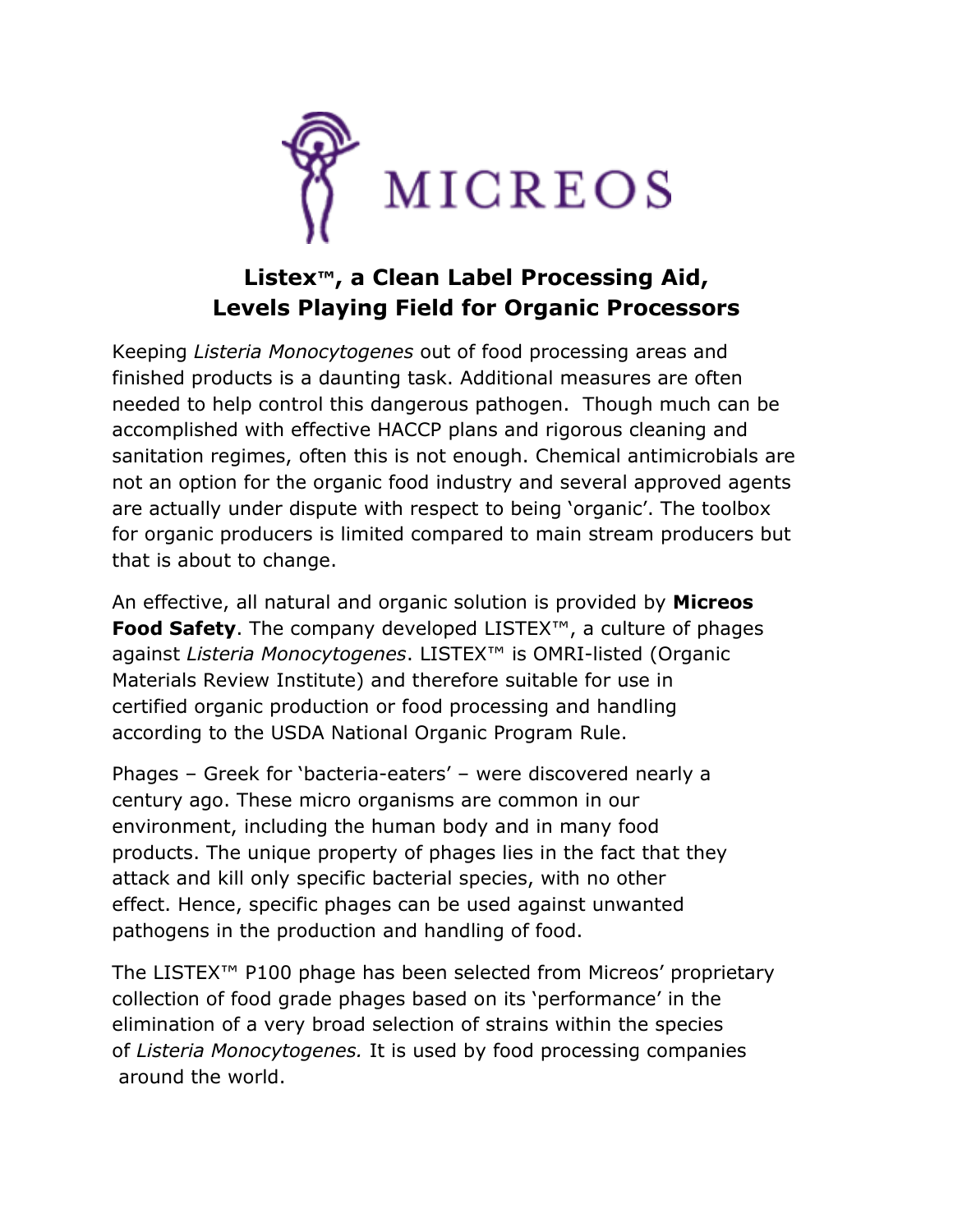Foodborne illnesses of bacterial origin continue to be a serious food safety issue in North America. Pathogens like *Listeria, Salmonella, E. coli* and *Campylobacter* cause millions of illnesses and hundreds of deaths each year. *Listeriosis*, an infection caused by the bacterium *Listeria Monocytogenes*, may lead to invasive disease during vulnerable stages of life. The elderly and immunocompromised, as well as pregnant women are especially at risk of severe outcomes, including bacteremia, meningitis, and fetal loss.

Hospitalization is much more common than with other foodborne infections. *Listeriosis* is a leading cause of death among major pathogens transmitted commonly by food, with a fatality rate of approximately 20%. More than 1,540 cases of *Listeriosis* occur each year in the United States. In 2011, Listeria contaminated cantaloupe from a single farm caused one of the worst U.S. foodborne disease outbreaks with over 30 deaths.

Food recalls because of suspected *Listeria Monocytogenes* contamination are happening too frequently. North American recalls in 2013 included well known 'risk' foods like various deli meat and poultry products, dairy products like raw milk, Gouda cheese and gorgonzola, and a range of seafood products like salmon and herring. However, these recent recalls also included products that consumers might not associate with a potential *Listeria* risk, such as fruit salads, alfalfa-, clover- and brocco-sprouts, wheat grass, pea shoots, sunflower seeds and snack mixes. *Listeria Monocytogenes* contamination in organic produce has been demonstrated as well, for example in organic sprouts, organic cheese and organic salads.

The recent fatal *E. coli* outbreak in Germany has focused attention on the validity of the claims that organic food is healthier and safer. This outbreak has been traced to bean sprouts grown on an organic farm. As a result, concern has been growing over standards of microbiological food safety of organic foods. To meet consumer expectations and legal requirements, treatment or processing of organic food should be mild, in order to maintain the positive characteristics of the primary material as much as possible. Additives are avoided whenever possible. However, food safety precautions should not be compromised.